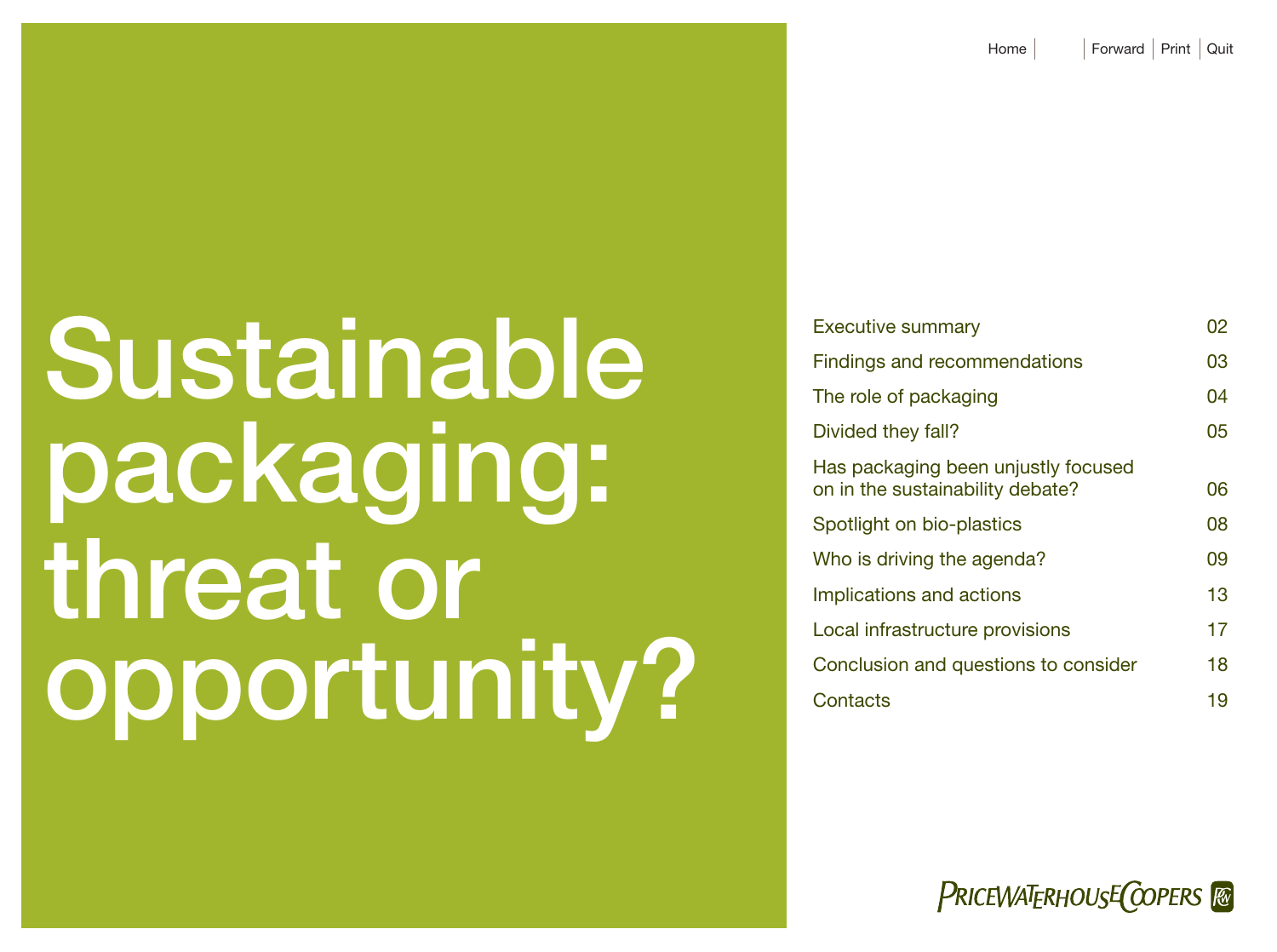# Executive summary

Under constant pressure from government, the media, customers and consumers, the packaging industry is increasingly being forced to consider how its products can be made more sustainable. Faced with pressing issues of over capacity, low prices and high raw material costs, should 'sustainable packaging' be a top concern for packaging senior executives? Will the issue have any real, lasting impact on how the industry does business, and how will packaging shape up?

Based on 20 in-depth interviews by PwC with senior executives from leading packaging companies in Europe, we outline in this report the key challenges companies must tackle and the opportunities open to those able to take advantage of this rapidly evolving issue.

Whilst there is agreement about the growing importance of sustainability as an issue there remains a great deal of frustration in the industry at the "disproportionate" focus placed on packaging and confusion about what "sustainable packaging" actually means.

However, we believe that the industry has historically been in a reactive mode and hasn't done enough to highlight the benefits of packaging and the complexity inherent in defining what sustainable packaging should be. This has allowed the agenda to be set by a variety of retailers, consumer groups and regulatory bodies who often have conflicting aims. The lack of pro-active engagement and thinking has seen the industry, in short, become a victim rather than a beneficiary of the environmental movement.

Sustainable packaging is becoming a fact of life and will in time be seen as just another requirement for doing business alongside pricing, product

performance and service. The industry is beginning to recognise this but still needs to do more to help shape the debate and the future state of the industry. At a company level the packaging businesses that continue to be passive in addressing the trend towards sustainable packaging are likely to see market share ebb away to competitors that can develop compelling sustainable packaging propositions that still meet the customers' fundamental functional and economic requirements.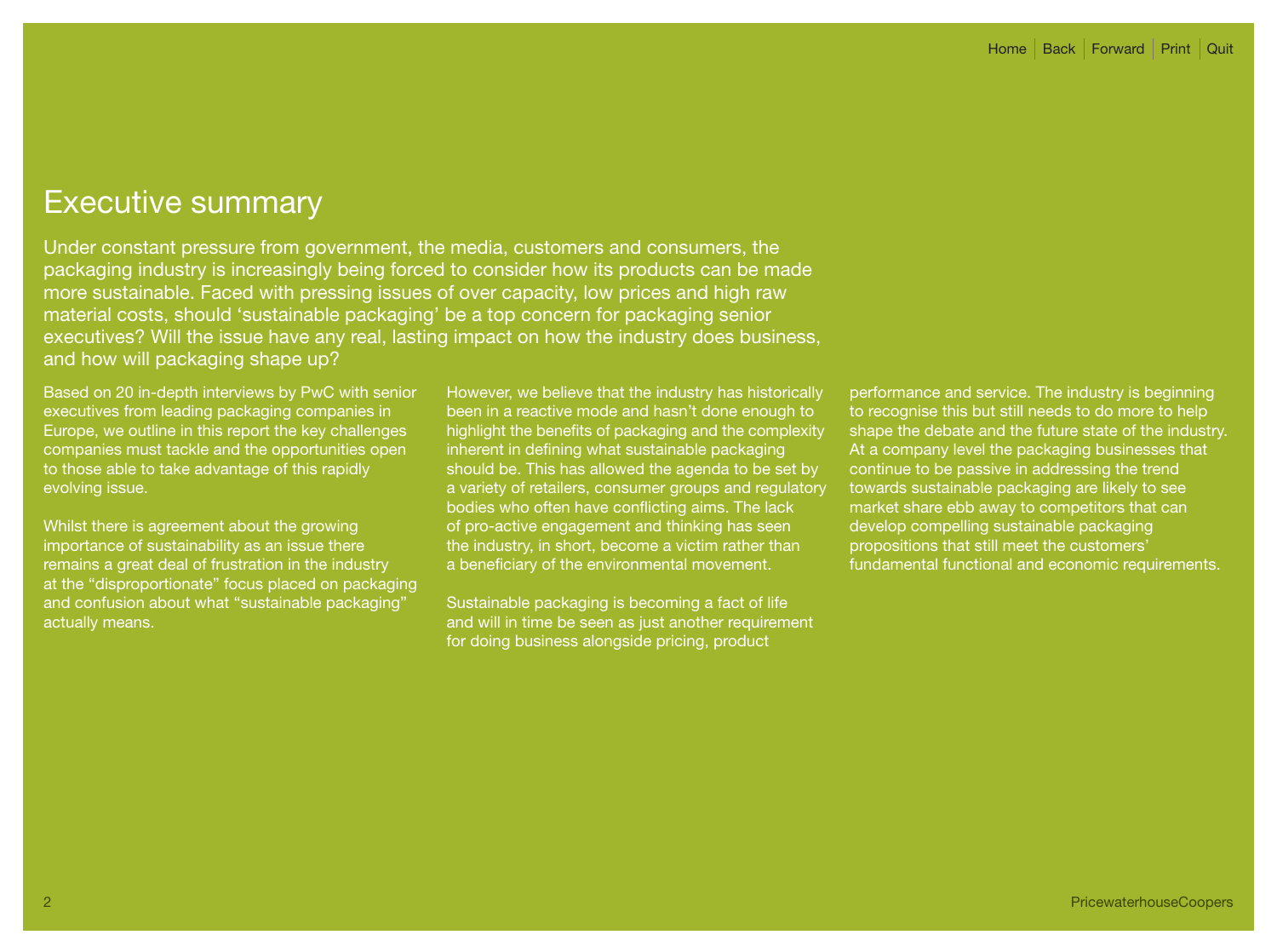# Key findings and recommendations

## For the industry

- 1 The pressure for more sustainable packaging will increase.
- 2 In order to influence the developing agenda, the packaging industry needs to become more proactive and develop a consensus on what actually constitutes 'sustainable packaging' and how the sustainability of packaging should be measured.
- 3 The packaging industry has made a poor job of championing the value and importance of packaging. It will need to do more to redress the balance if it doesn't want the popular misconception that packaging is wasteful and environmentally harmful to grow.
- 4 The industry also needs to articulate more clearly to regulators, nongovernmental organisations (NGOs) and consumers its often relatively modest contribution to the overall environmental footprint of a delivered product, and the success that the industry has already had in reducing the environmental impact of packaging.

## For management

- 1 Immediately review your customer base to understand which of them have made public announcements on their commitment to sustainability and begin talking to them about what their pronouncements mean in practise for their packaging needs.
- 2 Work with the most significant customers to build a common understanding of the trade-offs between the traditional functions of their packaging and their sustainability needs. From this common understanding work with the customer to better align your product offering to them.
- 3 From your common understanding agree with your customers what criteria (e.g. carbon footprint, energy usage, waste etc) you could monitor and report to them to demonstrate your ongoing improvements on the sustainability of their packaging.
- 4 Investigate what other market segments you could serve where your packaging technology could legitimately be argued to be more sustainable than the competition. Target the "sustainability aware" customers in these new markets.
- 5 Include sustainability as a key consideration in your new product development process.
- 6 Provide your sales and marketing team with both qualitative and quantitative arguments that allow them to place the superior sustainability of your product as a differentiator in their value proposition.
- 7 Work in collaboration, up and down the value chain, and use techniques such as Life Cycle Assessment (LCA) or environmental input-output analysis to identify value chain hotspots. Consider whether it is commercially advantageous to you or your customers to work with other players in the value chain to address these hotspots and improve the overall sustainability of a product. Be sure that you can quantify any improvement for your customer.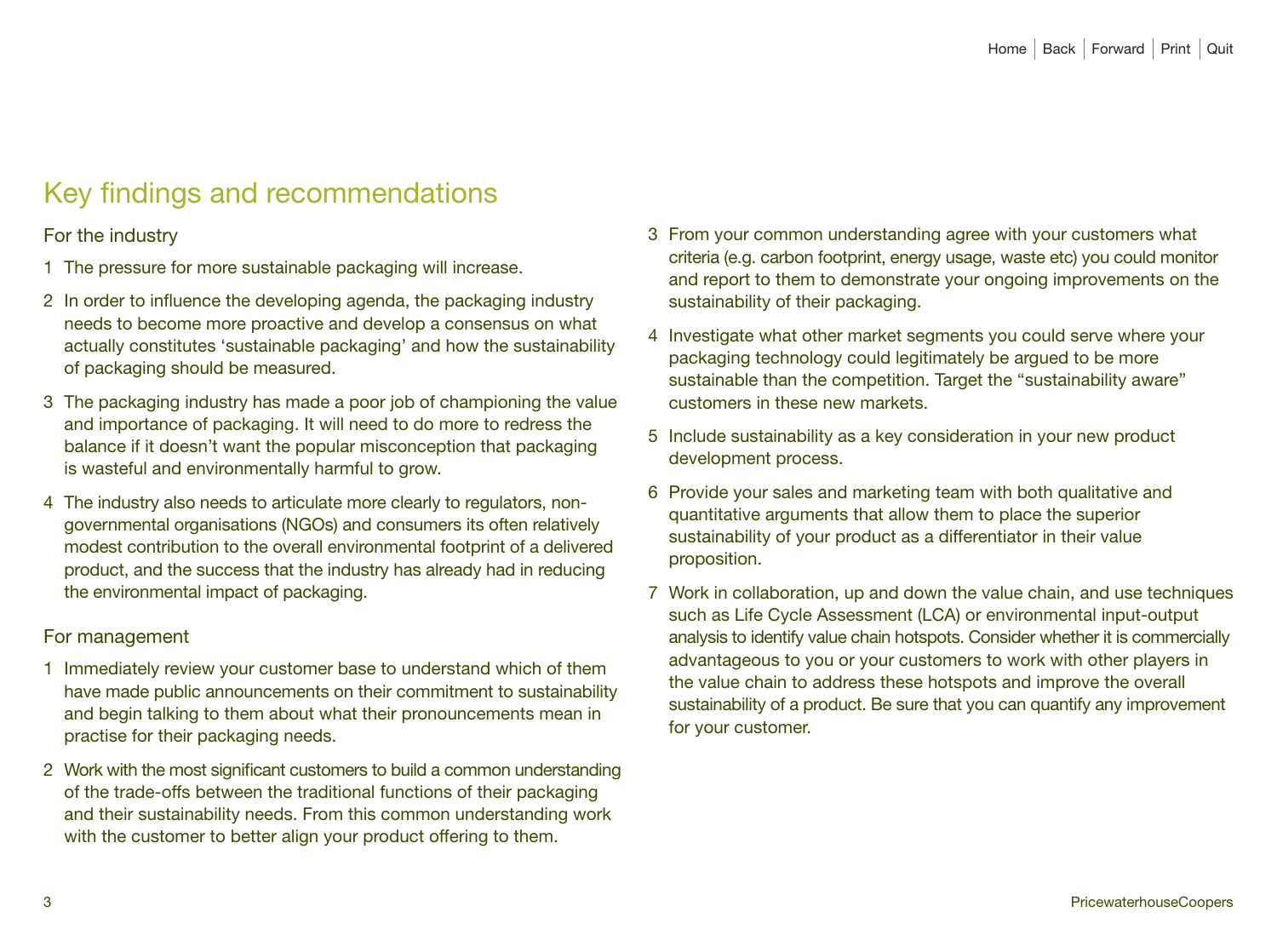# The role of packaging

Before going on to consider what constitutes sustainable packaging it is useful first to consider what role packaging plays in society. At the simplest level packaging can be said to perform four key functions.

- Preserve and protect the product: This role is of particular importance in the food industry, where developments in packaging have been an important driver in helping to reduce dramatically the proportion of fresh produce that is wasted in the supply chain. For example, food waste in the supply chain in developing countries is between 30% and 50%, compared to 2% in Europe, where sophisticated packaging solutions are more prevalent.
- Communicate brand image: The format and design of packaging is a key tool for marketers in projecting a brand image for their products. At a simple level, the relatively expensive glass and crystal packaging of many perfumes and aftershaves is much more effective at communicating luxury and high value than a plastic bottle is ever likely to be.

• Convey information: This might include information on how to use a product or legally required information such as lists of ingredients.

• Offer convenience: This encompasses a whole range of aspects including convenience to the customer in how they use the product (e.g. single-serve packaging or microwaveable packaging), convenience to retailers in how they stock and display the packaging (e.g. shelf-ready packaging that helps maximise the number of units displayed per metre of shelf space whilst also reducing restocking time), convenience across the supply chain (e.g. how well the packaging stacks and how easy it is to store and transport the product given its packaging profile) and convenience of effective disposal at the end of product life in any particular end market.

So how does a requirement to be sustainable square with the functional attributes of packaging?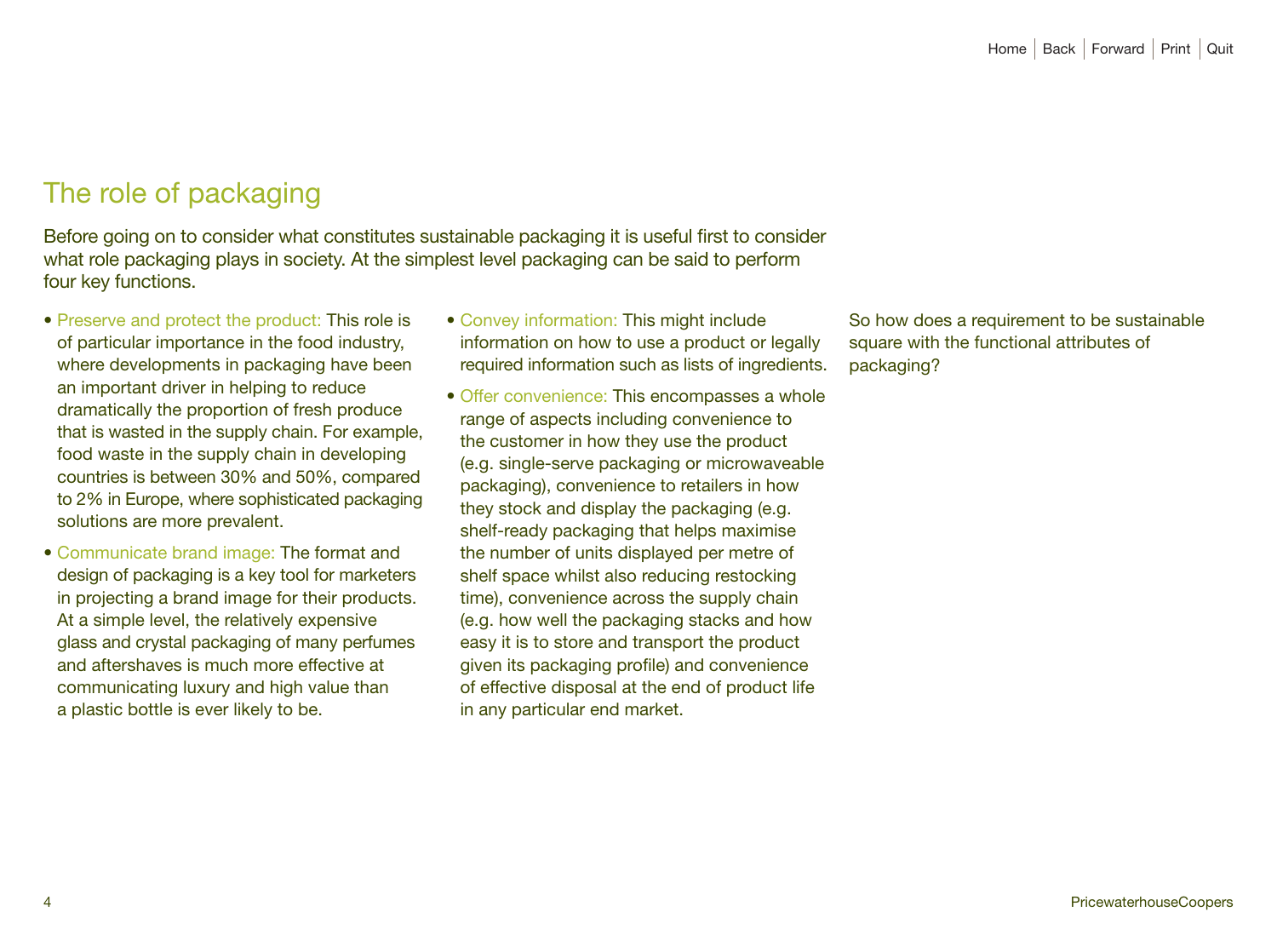# Divided they fall?

There is no industry consensus on what constitutes 'sustainable packaging'. The debate, notably in the UK, has been dominated by a narrow focus on reducing packaging weight and arguments around whether one material is more or less sustainable than another. However, the concept of sustainable packaging is more complex; what may be the most sustainable solution for one product, or particular market, might not be the same elsewhere.

During the course of our discussions we were unable to identify a unifying definition of sustainable packaging, and most respondents agreed that a common definition of 'sustainable packaging' would be a significant step forward. Reaching a broad consensus on the definition of what may constitute sustainable packaging will provide the packaging industry with a platform from which to influence regulation as well as customer and consumer attitudes and expectations.

If the environmental impact of the packaging is greater than that of an economically viable alternative, the packager should be able to demonstrate that the chosen solution is the better choice for limiting the environmental impact of the entire product.

A consensus-based definition of the general attributes that sustainable packaging should have includes the following elements:

- That the packaging weight and volume has been considered and effectively reduced;
- That waste-to-landfill has been reduced through designed-in recyclability, reusability or degradability of the substrate;
- That the packaging has a lower environmental footprint in terms of resources used in production as well as emissions to air and water;
- That the packaging effectively reduces waste through extending shelf life and prevents damage or contamination; and
- That the packaging is able to communicate effectively and engage consumers as to brand attributes and sustainable credentials.

'The desire is there to address these issues, but there is currently no organisational framework. We need somebody to be an honest broker between retailers, packers, fillers and consumers.'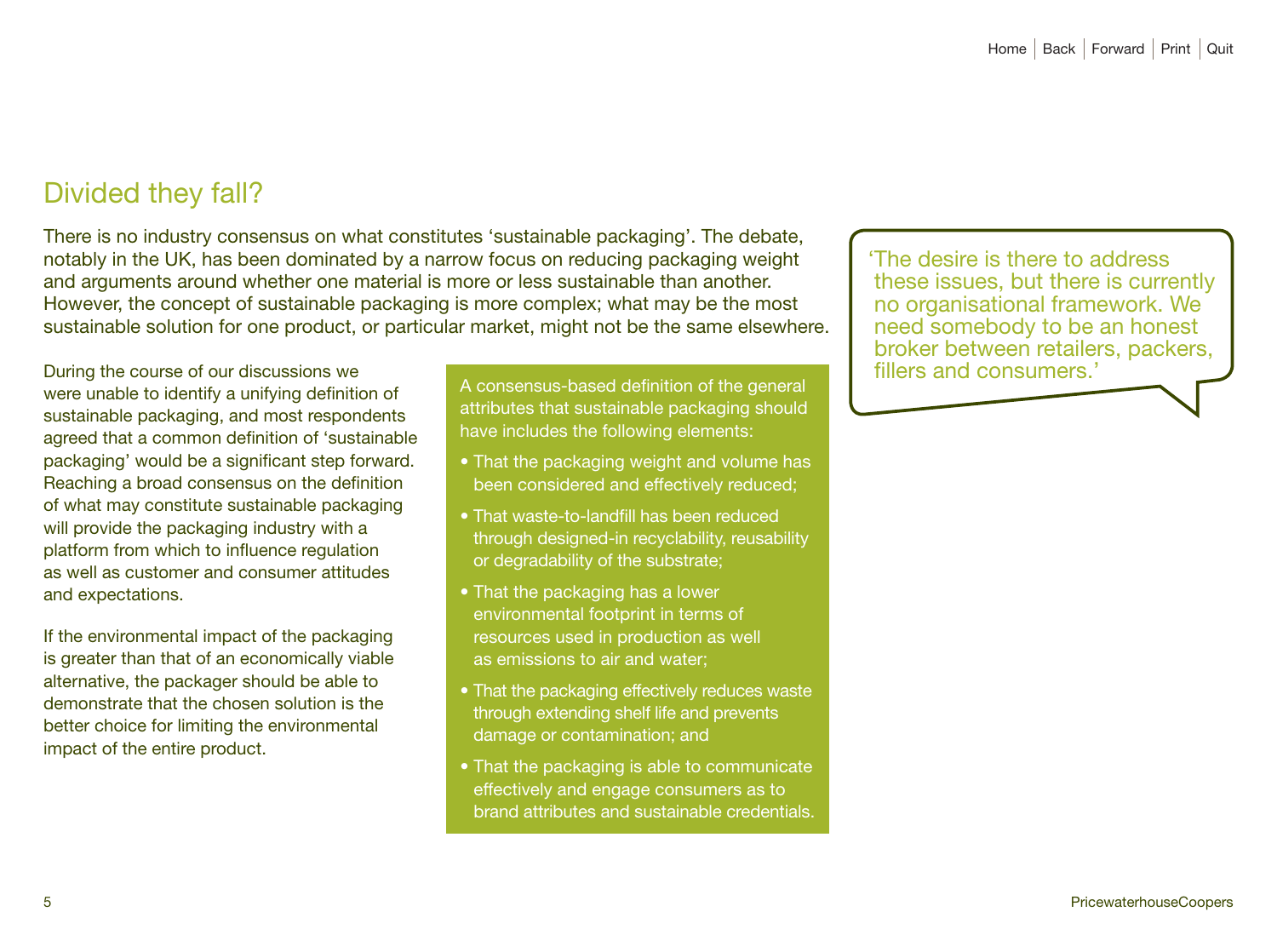# Has packaging been unjustly focused on in the sustainability debate?

There is no doubt that the industry feels it is unfairly and disproportionately the focus of debate, while there may be some truth to this, there are two indisputable facts:

- The industry has been unsuccessful in communicating the undoubted benefits of packaging; and
- There are still environmental and social issues with packaging waste that must be mediated.

A common theme across our interviewees was the belief that the packaging industry had been subject to disproportionate scrutiny compared to the relatively small proportion of the waste stream for which it accounts. Many were frustrated that little credit is given to the industry for the efforts it has already made to reduce packaging footprints and that there is little customer appreciation of the fact that the environmental impact of a product's packaging is often a fraction of the impact of the product itself.

The 2008 report 'Packaging in Perspective', developed by the government's Advisory Committee on Packaging points out that packaging waste represents less than 3% of all

solid waste in the UK, that the average recycling level across the industry in the UK is c. 60% and that the growth in packaging waste has lagged GPP growth in packaging in recent years. This was a view shared by a number of respondents.

#### Real environmental issues

Whilst we have some sympathy with the above view, seemingly wasteful packaging remains highly visible to consumers and costly to retailers and producers. Despite the industry's efforts to improve the efficiency of packaging, whilst still a not a major contributor to the overall volume of waste materials, it is a highly visible and growing contributor to the waste stream.

'There is a barrier where consumers want sustainable packaging but are not prepared to pay for it.'

continued  $\bigcirc$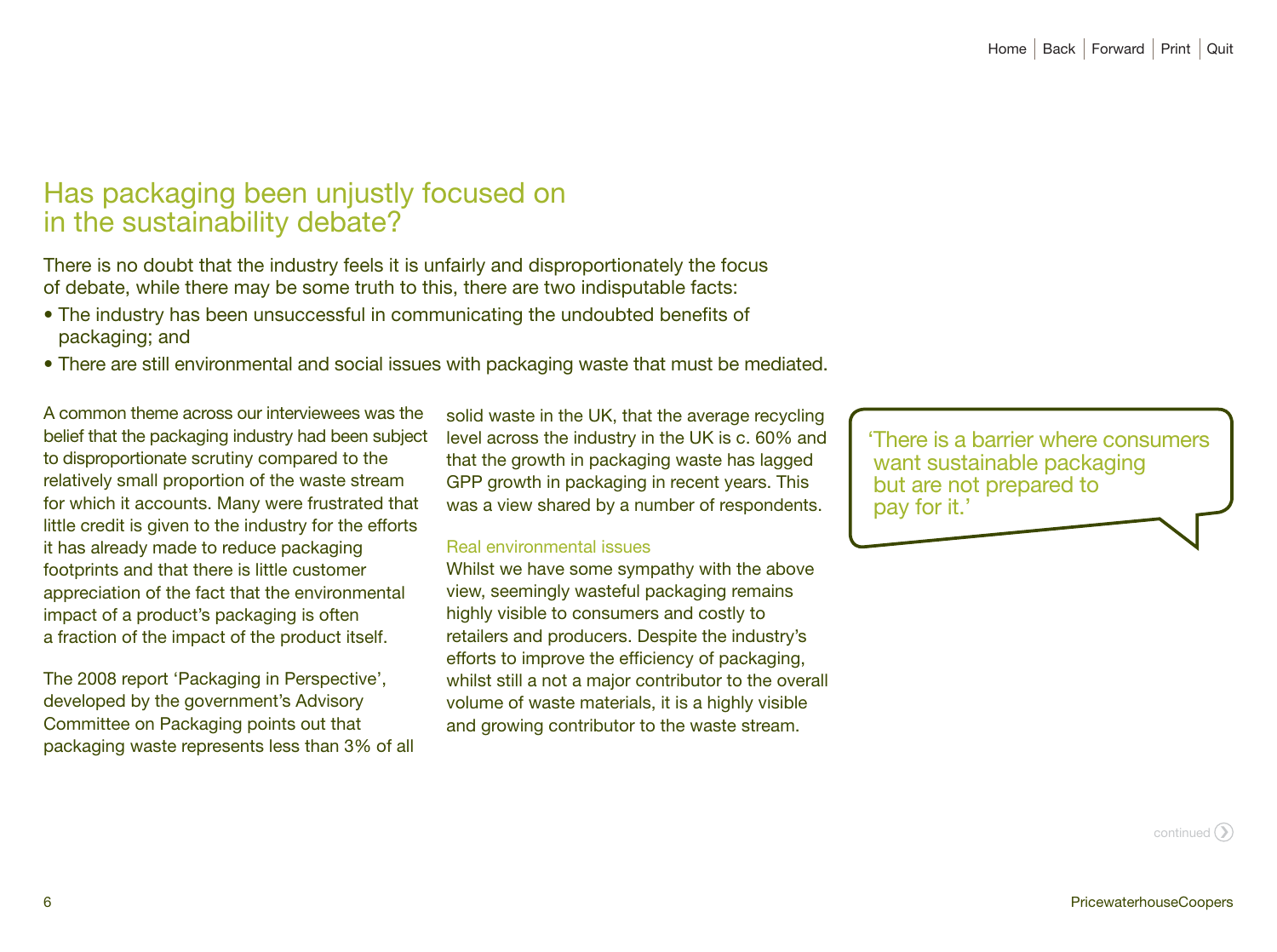Two underlying issues are important to note.

- Whilst it is the case that other sectors, such as construction, contribute proportionally more waste by weight to the solid waste stream; the debate is moving away from focusing on the proportion of waste arising by weight to a more relevant understanding of the specific environmental impact of each material in the waste stream. For example, a card and paper-based packing solution may be lighter than a plastics-based one, but the disposal of card and paper in landfills leads to the formation of methane which, in turn, contributes to global warming.
- Packaging makes up a much more significant part of household waste. For example, in the UK, packaging accounts for between 15% and 25% of solid municipal and household waste by weight.

## Legislative changes

With the EU landfill directive requiring local authorities to reduce biodegradable municipal waste sent to landfill in 2013 by 50% (from a 1995 baseline), it is likely that local authorities will impose ever more stringent requirements on households to sort and re-cycle their waste in an effort to avoid the financial penalties for not meeting these targets.

Given this, how much more active are consumers likely to become in the packaging debate if they begin to believe that 'excess packaging' is the reason why they have to pre-sort and recycle their household waste, or in extremis, if they should find they are being charged directly for waste collection?

The challenges to the packaging industry are clear:

- **1** The pressure to meet regulatory and retailer demands will increase;
- **2** The sustainability impacts of packaging must continue to be reduced; and
- **3** Communication, particularly around the benefits of packaging, must improve.

'Fast-moving consumer goods manufacturers (FMCGs) and retailers should look at the process as a whole, not just at the packaging element. The sustainability impacts are often far higher in the processing of the product, or even in its end use, than in its packaging.'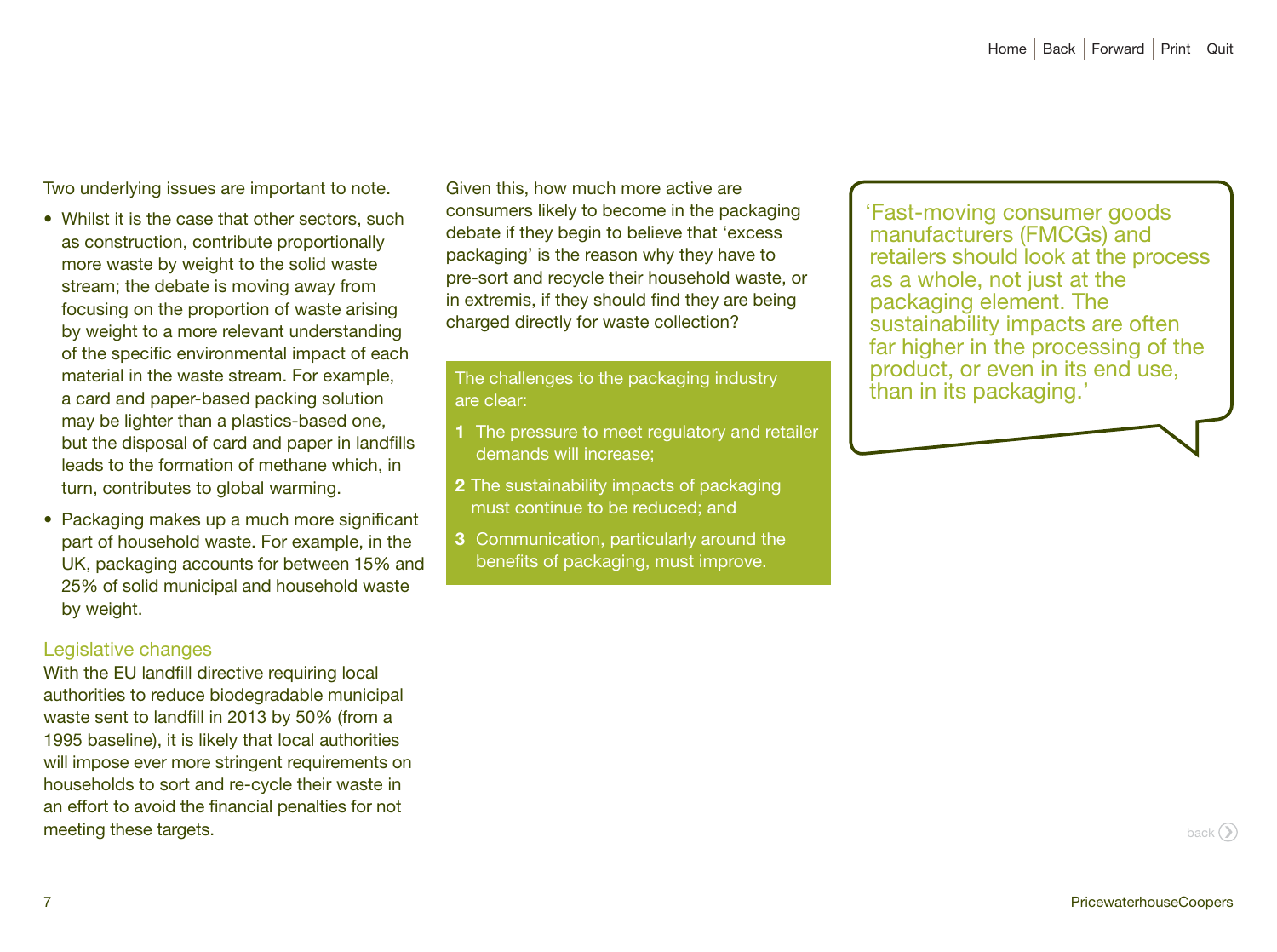# Spotlight on bioplastics: Not a panacea for sustainable packaging

Although currently a niche product with c. 300k tonnes of production a year, the supply of bioplastics is forecast to grow to more than 1m tonnes globally by 2011. Source: Bioplastics worldwide market 2007–2025, 2007, Helmut Kaiser Consultancy

Bioplastics are seen by some as a sustainable alternative to petrochemical-based plastics, as they are produced from renewable sources and are theoretically biodegradable. However, certain issues with bioplastics have led many in the industry to believe that they are not the panacea that they were first thought to be.

- The relative lack of supply of bioplastics means that prices remain higher than those for the mainstream petrochemical-based plastics.
- Many of the bioplastics are only biodegradable under very specific circumstances.
- The presence of a certain proportion of some bioplastics in the waste stream can contaminate the stream and make it more difficult to identify and recycle petrochemical-based plastics.

It is still early days and their usefulness and impact are not fully researched. It may be necessary to introduce a separate recycling loop for those products, as the contamination of the conventional recycling loops may render other materials unusable.

In the short term bioplastic-based packaging is likely to remain a niche market segment.

'They will be used in the future 'They will be used in the future and will become a part of our and will become a part of our reputation as innovators in reputation as innovators in packaging, but not for now – packaging, but not for now – too many factors are clear yet.' not clear yet.'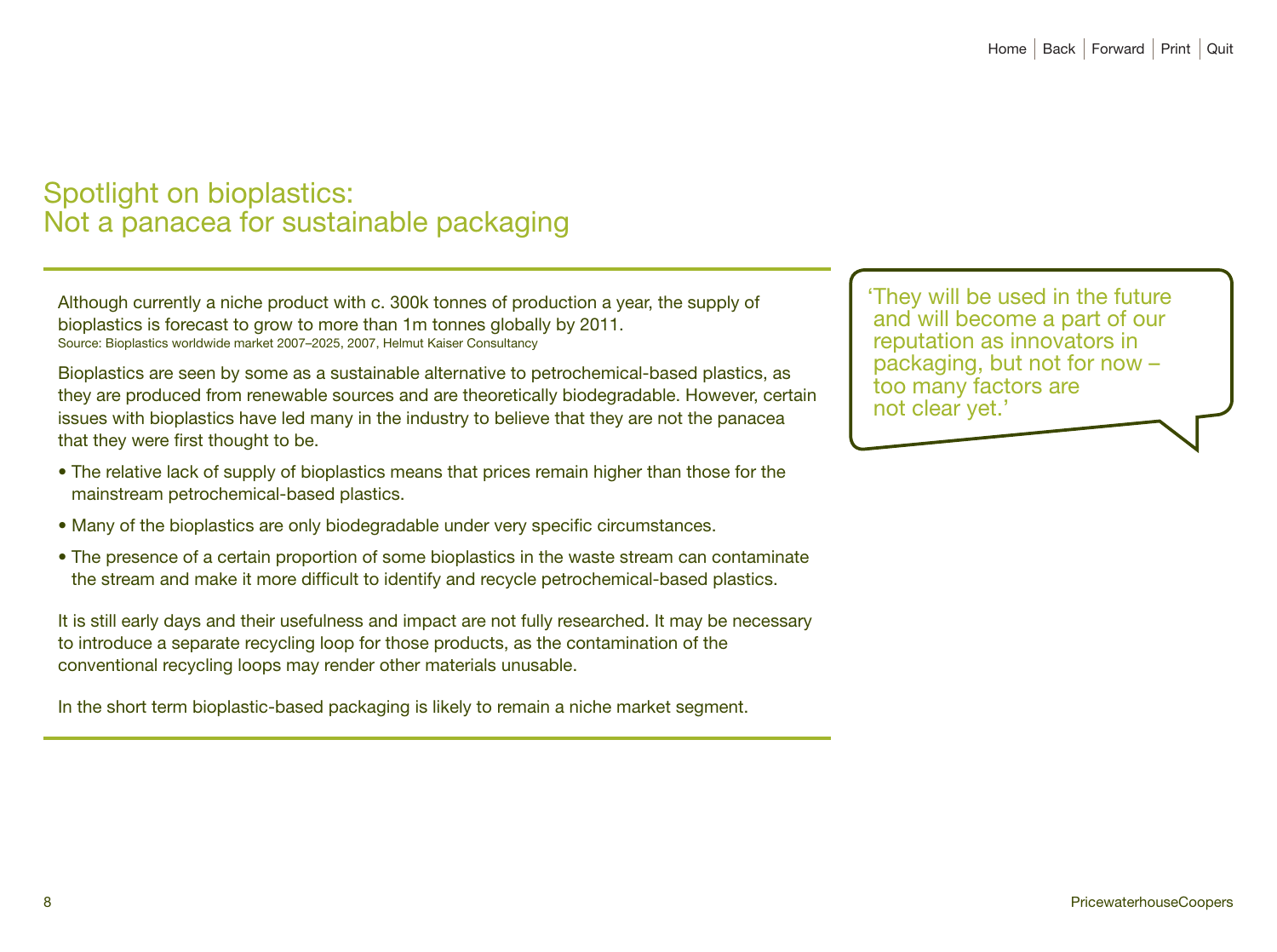# Who is driving the agenda?

The focus on sustainable packaging is not going away and is likely to increase rather than diminish – it is being driven by the government and further regulation, and by the demands of retail customers who have competing and diverse packaging requirements. Every major UK and Continental retailer has an initiative in this area.

Without a complete understanding of their requirements, and of the ramifications of possible future regulation; how will the packaging industry influence its future market?

| Drivers for sustainable packaging                                                                                                                                                                                                                                                                                                                              |                                                                                                                                           |                                                                                                            |                                                            |                                                                                                                                |
|----------------------------------------------------------------------------------------------------------------------------------------------------------------------------------------------------------------------------------------------------------------------------------------------------------------------------------------------------------------|-------------------------------------------------------------------------------------------------------------------------------------------|------------------------------------------------------------------------------------------------------------|------------------------------------------------------------|--------------------------------------------------------------------------------------------------------------------------------|
| <b>Retailers and FMCGs</b>                                                                                                                                                                                                                                                                                                                                     | Packagers and packing<br>companies                                                                                                        | End users                                                                                                  |                                                            |                                                                                                                                |
| • Focused on weight reduction<br>• Proliferation of regulation and<br>policy measures (such as taxation)<br>but no common goals or<br>definitions across retailers<br>• Move from weight to carbon focus<br>• Driving cost-reducing or<br>cost-neutral solutions<br>• Sometimes willing to pay a<br>premium if investing in 'hero'<br>brand-enhancing projects | • Reacting to retailer demands                                                                                                            | • Demanding more sustainable                                                                               |                                                            |                                                                                                                                |
|                                                                                                                                                                                                                                                                                                                                                                | • Leaders are investing in research<br>and development (R&D) and new<br>products to develop solutions<br>• Have historically been slow to | solutions in general                                                                                       |                                                            |                                                                                                                                |
|                                                                                                                                                                                                                                                                                                                                                                |                                                                                                                                           | • Unwilling to pay a premium for<br>sustainable products unless it is<br>a key part of their brand message |                                                            |                                                                                                                                |
|                                                                                                                                                                                                                                                                                                                                                                |                                                                                                                                           |                                                                                                            | engage in the wider debate<br>around sustainable packaging | • Increasingly aware of 'wasteful'<br>packaging due to the growing<br>requirement to sort and recycle<br>their household waste |
|                                                                                                                                                                                                                                                                                                                                                                |                                                                                                                                           |                                                                                                            |                                                            |                                                                                                                                |

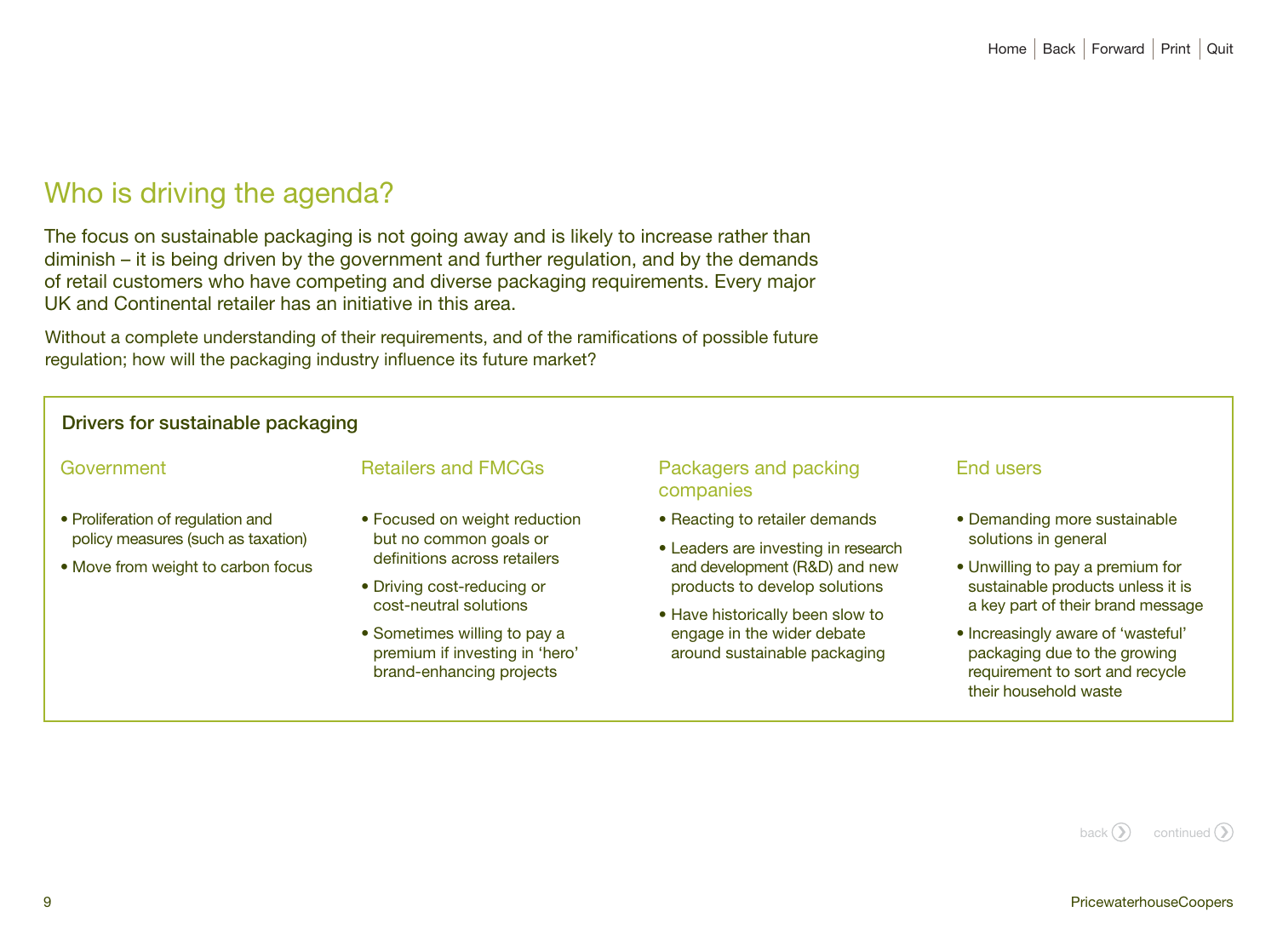## Government and regulation

Respondents believed that EU directives, national government regulations and initiatives in the UK like the WRAP (Waste and Resources Action Programme)-sponsored Courtauld Commitment are driving a significant amount of the pressure for change. Some would argue, however, that WRAP, in particular, has propelled the debate in an unhelpful direction, by shifting the focus away from the real problem – carbon – and towards the more visible and immediately manageable issues of weight and volume.

The recent DEFRA (Department for Environment, Food and Rural Affairs) strategy paper, 'Making the Most of Packaging' (June 2009) goes some way to redress this balance, and suggests practical ways forward on key areas such as optimising packaging and maximising recycling. That said, much will depend on how well this strategy is actually implemented. To date, it is a widely held view that the European Packaging and Packaging Waste Directive (1994) has been effective in aligning packaging policy, promoting the volume of recycling in Europe and removing

some of the more damaging constituents of packaging. It has arguably been less effective at ensuring optimisation/light weighting of packing solutions. Legislation has helped kick-start the market for recycling and use of recycled content in packaging.

But the question appears to be 'What next?'

#### Policy instruments will proliferate

- Within the OECD at least 30 countries have regulatory instruments aimed at reducing packaging waste. Of these countries, 13 have implemented some form of packaging tax. In the Netherlands this is based on the relative carbon intensity of the packaging substrate, e.g. aluminium is currently viewed as more carbon intensive and is taxed at 0.876€/kg, twice as much as plastic, at 0.433€/kg, and 46 times as much as wood, at 0.019€/kg.
- Landfilling waste will become increasingly expensive (the UK has announced further increases in the landfill tax, which will increase from £32 a tonne in 2008 to £72 a tonne in 2013).

## Regulators become increasingly activist

- In the UK the recently published packaging strategy paper focuses on improving and optimising packaging design and maximising recycling (as well as considering a move to carbon-based metrics and a ban on the landfill of aluminium).
- When passed into law, China's packaging masterplan will require a range of legislation to be drafted which will restrict, recover, recycle and reuse all packaging materials. When passed into law all packaging will have to be recoverable, reusable, recyclable or compostable, with some processes and materials being banned and others being severely restricted. It will be the most comprehensive environmental legislation yet to impact the global packaging industry.

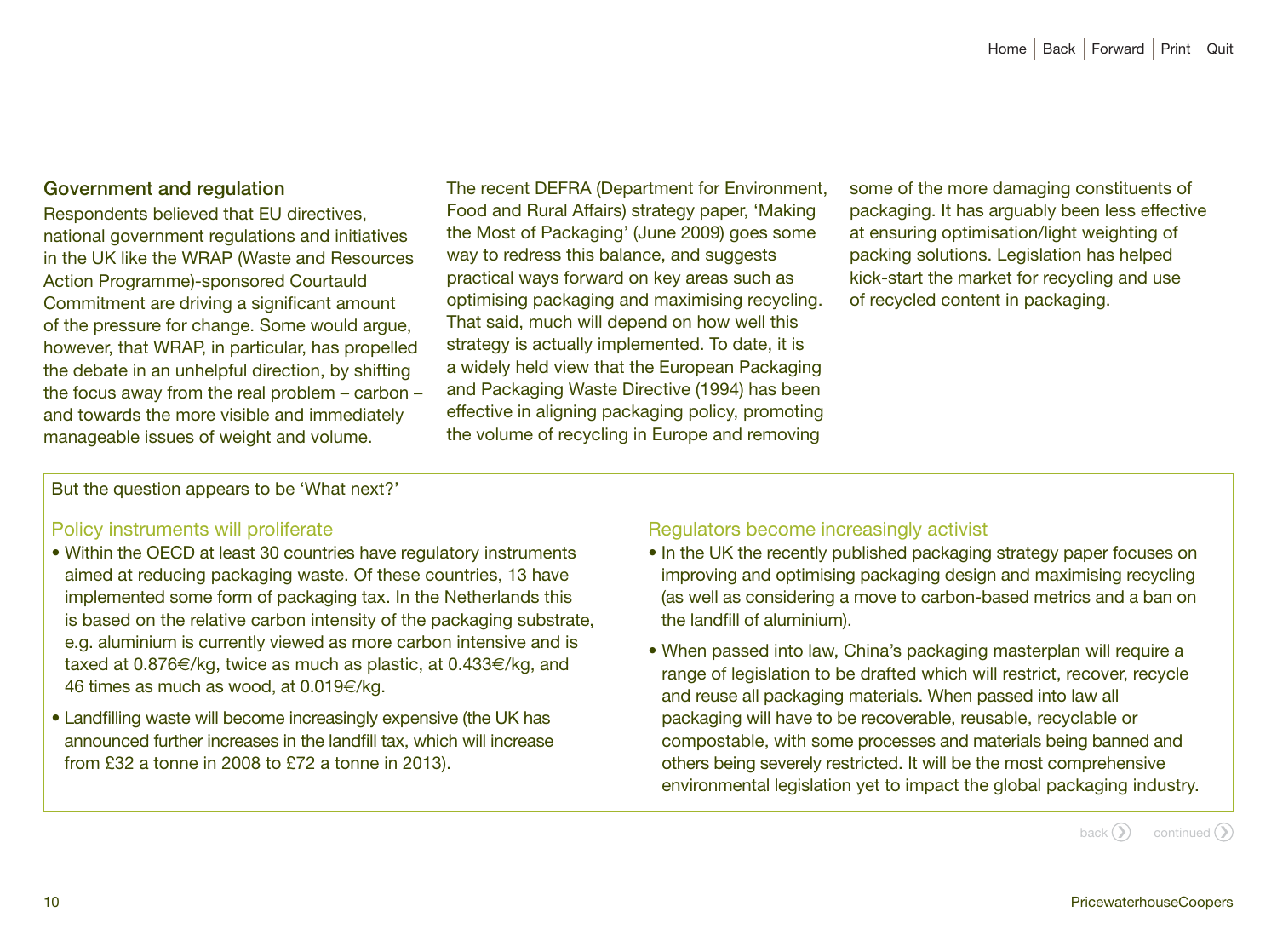## **Retailers**

Respondents also saw a large part of the impetus coming from retailers, either because they themselves are under public and media pressure to reduce their packaging, and are passing the practical and financial consequences of doing this to their suppliers, or because they are genuinely attempting to run their business in a more sustainable way. In the UK, M&S was cited by almost everyone as a leader in the field, followed by other big players like Tesco and Asda. Based on our review of the market, in the majority of cases retailers are seeking cost-reducing or cost-neutral sustainable packaging solutions. However, in order for real progress to be made, standardisation of certain technical and purchasing parameters will be required so that suppliers and customers across the industry can be sure that they are speaking the same language. The introduction of supplier metrics and benchmarks, such as those set out below, demonstrates the current diversity of demand experienced by the packaging sector from retailers. While this diversity remains, suppliers will find it difficult to address different requirements from customers.

## Some leading examples:

#### **Wal-Mart:** Packaging score-card

• Reduce amount of packaging in the supply chain by 5% by 2013

#### **M&S:** Plan A

- Reduce weight of non-glass packaging by 25% by 2012
- No packaging to be required to go to land fill by 2012

**Cadbury:** Purple Goes Green

• Reduce 'absolute' carbon emissions by 50% by 2020

## **Coca-Cola Enterprises:** Commitment 2020

• Reduce overall carbon footprint of business operations by 15% (compared to 2007 baseline) and recover the equivalent of 100% of packaging by 2020

#### **McDonald's**

• Aims for 100% sustainable packaging by 2010

#### **Tesco**

• Achieves 100% waste diversion from landfill in 2009 one year early

'Companies say they won't work with environmentally damaging supply chains, but when it comes down to it, it is all about price, price, price.'

'Retailers will, however, need to focus on price, as consumers are more and more sensitive to it. None of them will go to sustainable solutions and packaging for non-economic reasons.'



'A lot of pressure from brands is aspirational rather than reality and comes down to affordability. Clearly some retailers have a different ethos and are prepared to pay more for sustainable solutions, but this is not the case elsewhere.'

 $back$  $()$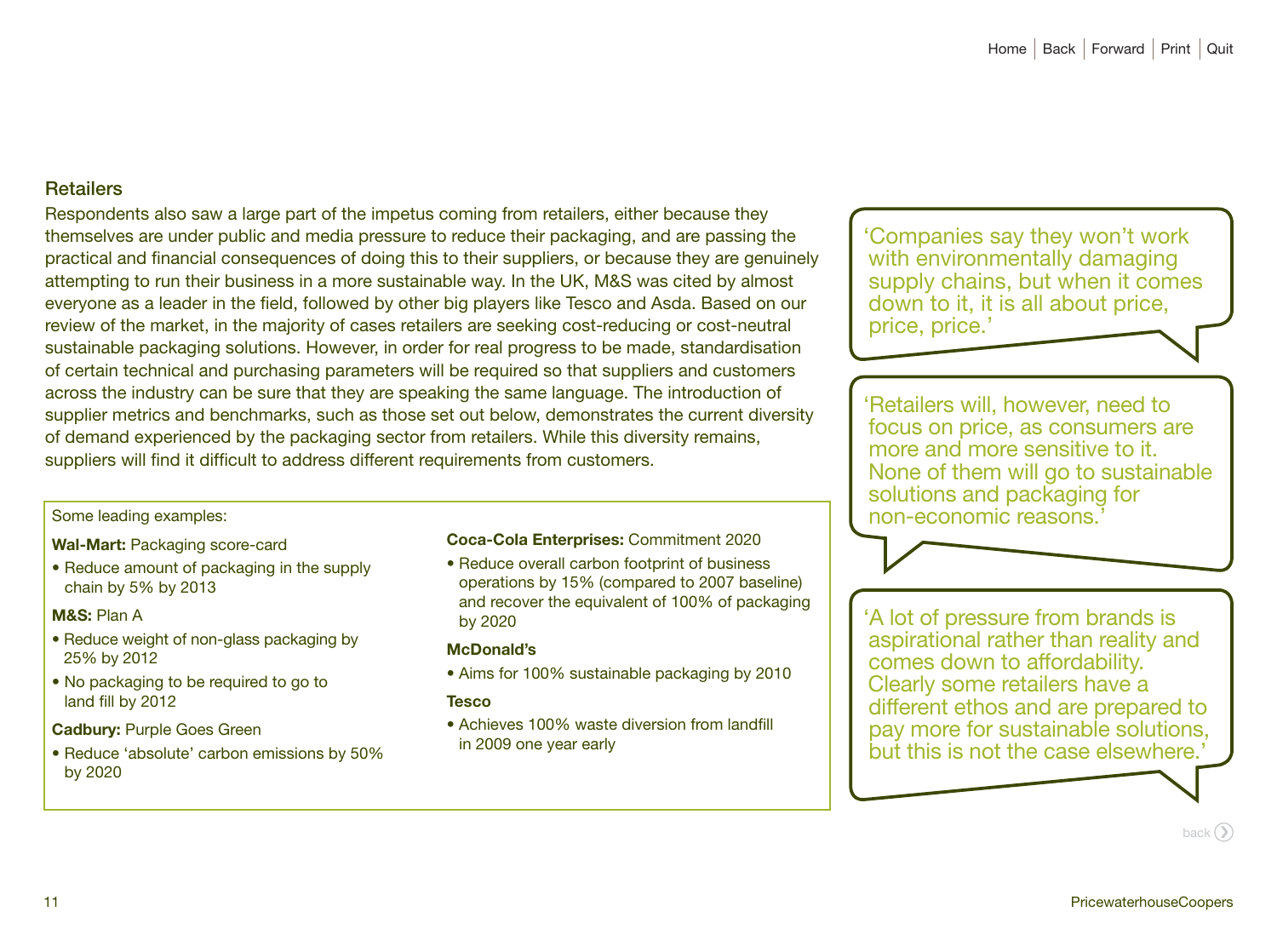Over 70% of our respondents were of the opinion that sustainable packaging solutions conferred a competitive advantage, but that the over-riding concerns of their customers remained the price and quality of the products. Given this diversity of retailer demand, how can packagers work with retailers to identify opportunities within the supply chain?

#### **Consumers**

The other key actor is the general public – the end consumer. Negative public perceptions of packaging have driven much of the debate so far. As with the plastic bag debate, there is a risk of a sudden media-fuelled consumer backlash against 'wasteful packaging'.

Most of our respondents, however, accepted that most consumers are ill-equipped to make informed judgments about the environmental merits and drawbacks of different forms of packaging – most have 'limited real understanding', either of the detail or its comparative importance compared with other sustainability issues.

There was general agreement amongst our respondents that the industry could and should do more to promote a more balanced view by educating consumers about the relative merits, costs and consequences of more sustainable packaging.

## How does the industry ensure consumer commitment to recycling?

Our respondents believe consumers are engaged by sustainability and want more sustainable packaging.

However, there is a dichotomy here. Despite the large consumer demand for more sustainable packaging, there is still some way to go before all those materials designed to be recycled actually end up being recycled. This is particularly true in the UK. Some of our respondents believed that the key issue was a lack of recycling infrastructure in the UK, whilst others believed that the infrastructure is in place but consumers don't make enough effort to use it.

'Consumers suddenly lose interest when they see higher price tags, and there is no point spending money on recyclable materials that are not actually recycled.'

Is it the role of the packaging industry to try to overcome this barrier?

What collaborations will be necessary to achieve this goal?

## **Packagers**

And then, of course, there is the packaging industry itself. All of our respondents indicated that sustainable packaging was here to stay. However, despite the lack of consensus on what sustainable packaging is, a significant number of packaging companies are adamant that it provides commercial opportunity and that many are mobilising to take advantage. The rest of the industry may find they are left behind.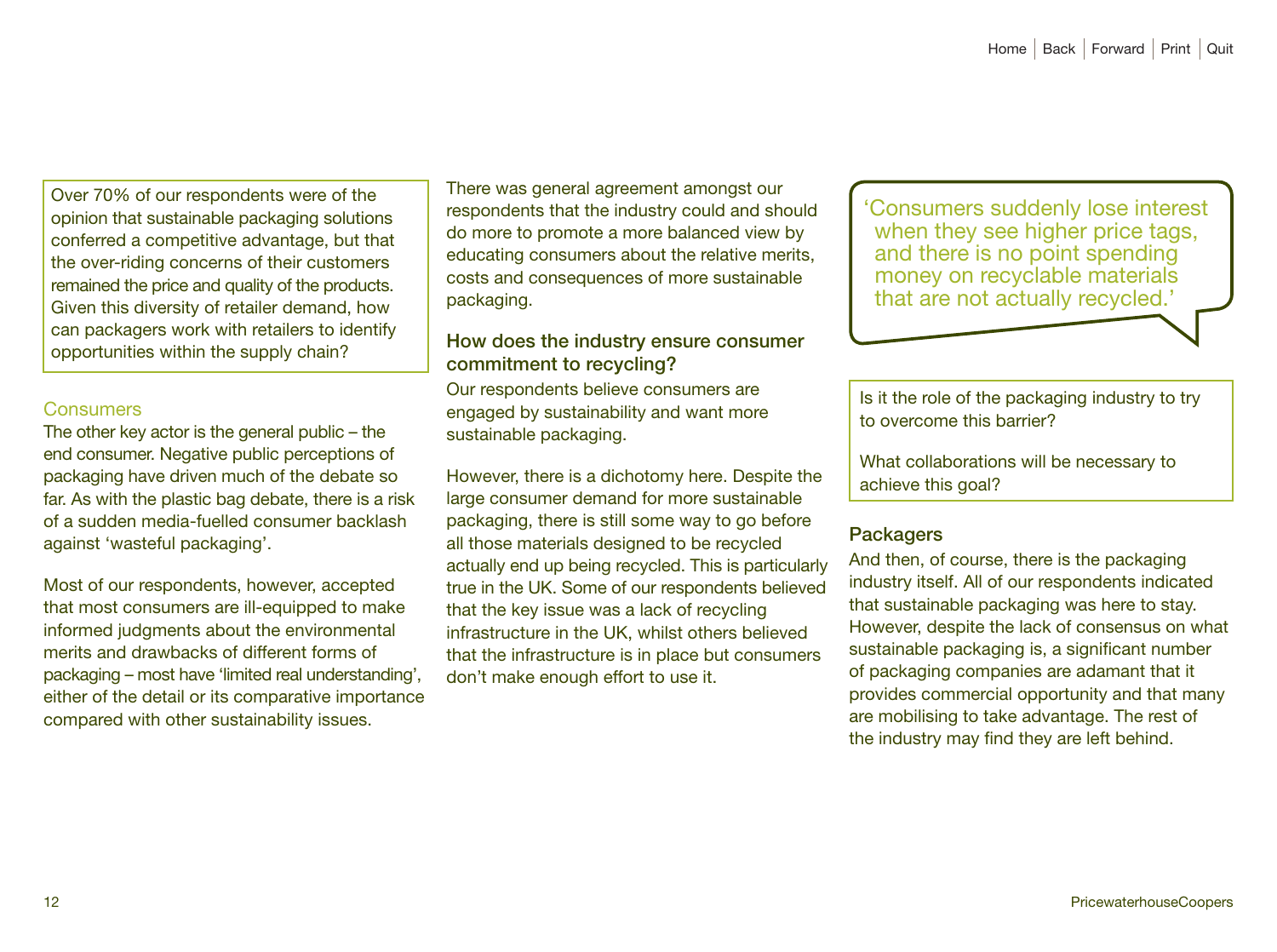# Implications and actions

Not only will the issue of sustainable packaging remain on the agenda, its importance will increase as governments, producers, retailers and consumers become ever more conscious of the environmental impact of packaging.

Despite the economic downturn the majority of our respondents believed that sustainability has remained high on the agenda of their customers and is likely to simply become a fact of life in the industry.

So what, then, should the industry be doing to take a more pro-active role in shaping the debate, and what can individual companies do to mitigate the risk of, or even benefit from, the requirements for more sustainable packaging?

How do you make the most sustainable decisions? Looking solely through a sustainability lens when considering a packaging solution may negate the ultimate commercial success of that product, if the solution fails to pass the test of functional, brand or economic requirements. Optimising the sustainability footprint of packaging requires a holistic response.

We believe that to develop the optimum sustainable packaging solution for any given application requires the packager, or their customer, to consider three distinct areas in conjunction.

- The sustainability footprint of the packaging;
- How the packaging performs against the functional and brand requirements of the product; and
- How commercially acceptable the packaging is to consumers and customers.

The sustainability footprint must be rooted in local context: including elements such as scarcity of input materials and processing resources (e.g. energy, water), local recycling or recovery capacity and infrastructure, and logistics.

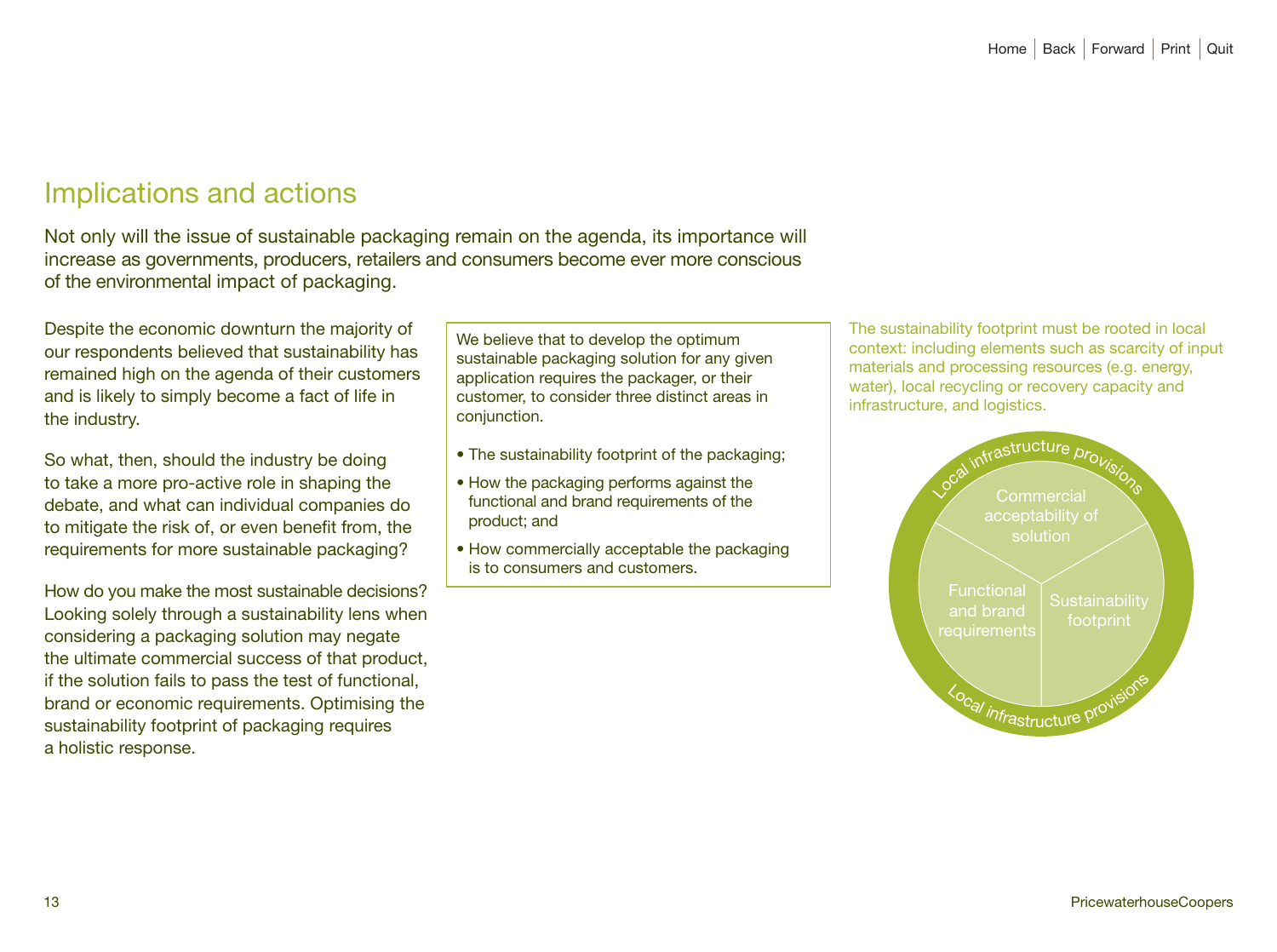## Sustainability footprint

What is the wider environmental impact of the packaging (i.e. not just what its weight is) and what is the cost/benefit of minimising these impacts?

There are sustainability pressures and trade-offs at all points of the packaging value chain, from raw material extraction/harvest and energy and water usage in production to the existence of a robust recycling network. To fully realise the commercial opportunities presented by the trend towards a sustainable packaging industry, companies will need to be creative and think beyond their own narrow segment of the value chain.

It is our view that at an industry level, packaging companies should be co-operating and communicating closely with each other, and with suppliers and customers, to ensure that the

objectives and specifications for sustainable packaging solutions are agreed against the background of a sound understanding of the technical and functional requirements of packaging, infrastructure constraints, brand issues and economic viability. In this way research and development resource can be targeted more effectively and economically.

The industry needs to become more involved in developing packaging systems that minimise impacts across the value chain. Ensuring that the choices of materials and design are compatible with the systems for recovering and recycling post-consumer waste will be essential. Life Cycle Analysis, when used effectively, is a useful tool to understand the environmental footprint of the value chain and will also help the industry to illustrate more effectively the strides that it has already made in improving the environmental footprint of packaging.

We are scaling up our activities. We do not see sustainability as an add-on, as a bit of charity activity on the side. It is an integral strategic aspect of our business.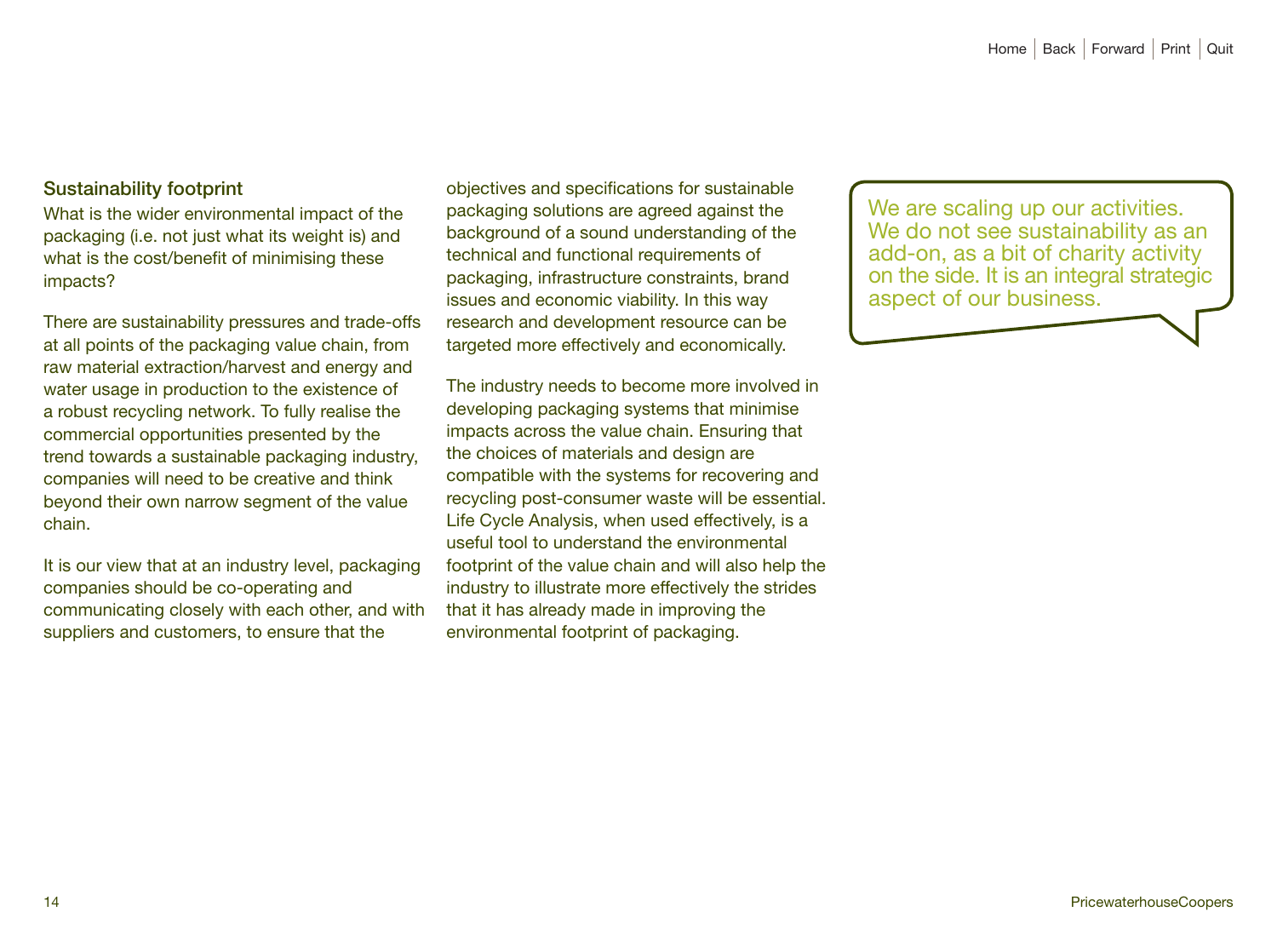## The importance of Life Cycle Analysis

Life Cycle Analysis has long been used to understand the overall environmental footprint of products and the trade-offs between reducing the impact of a product in one area but increasing it in another.

#### Problems with the technique

The complexities of the technique can make it difficult to compare the environmental impacts of different products and substrates (although they are often used to 'prove' that one material is better or worse than another). This can result in problematic conclusions from studies which take incomplete views of the data. The most significant issue is setting the boundary for an LCA study. This can play a crucial role in determining optimum solutions for packaging materials. Many materials are not recycled for reuse as packaging, for example both aluminium and polypropylene are downcycled into other material uses. As such, the rules on LCA studies do not count the substitution of virgin materials in the supply chains of other products inside the system boundary. In the case of aluminium, this produces a significantly poorer performance in LCA versus alternative materials which have closed-loop recycling processes, such as steel.

## Applying the technique effectively

Whilst there are problems with the technique, it is still the best approach available. The key to a good LCA study is to adopt the correct boundaries for the packaging systems that are being compared, and to use the results to identify key environmental variables to determine the most appropriate packaging solution. One example where there has been significant debate is between packaging materials for drinks products. Various LCA studies have produced different conclusions favouring glass, aluminium or PET (polyethylene teraphthalate).

However it is clear that the trade-off between these options is based on two factors – the transport distance for the product and the recyclability of the material. Where there is a short distance between manufacture and point of sale, and high rates of recovery, then the environmental investment in a heavy glass bottle is worthwhile. Where the transport distance for the product is much larger, and recovery rates lower, then lighter materials have a lower impact. Optional solutions are location specific.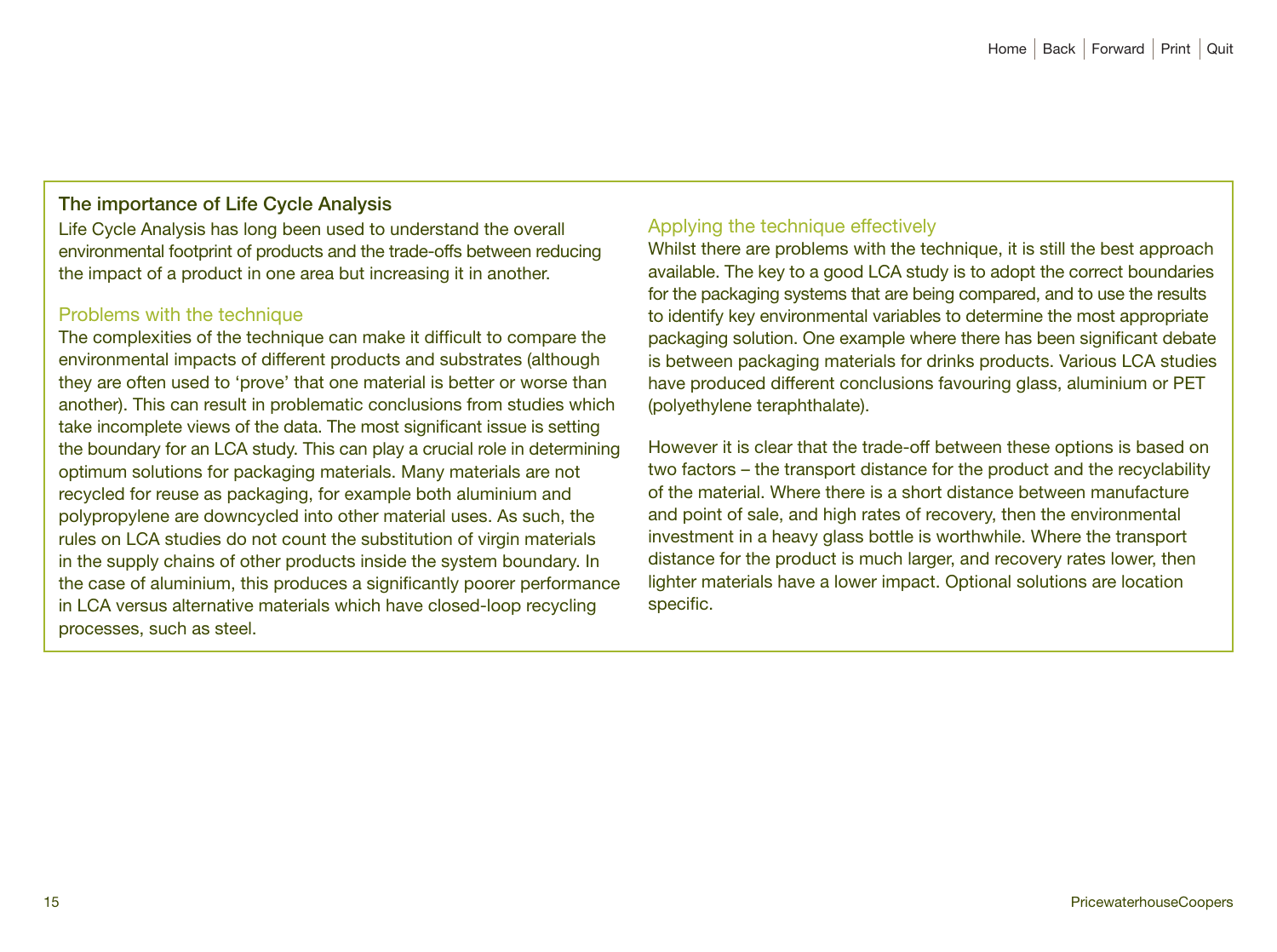## Commercial acceptability of solution

What quantifiable value does your sustainable packaging solution bring to your customer, and can you achieve a price from them that will reflect this value or justify your investment?

Our respondents were almost unanimous in their view that although producers, retailers and customers all claim to want a more sustainable packaging product, they are, in general, unwilling to pay the price premium often associated with such products. Those that are willing to pay a premium tend to be in the minority and are usually only willing to do so because their core product brand is already built around a sustainable or environmentally responsible message.

However, some respondents took a more sophisticated approach and believed that packaging companies should be looking not solely at the cost of their packaging innovations but should also consider what further cost savings a redesign of their packaging could generate for producers and retailers. This approach requires the packagers to work closely with their customers to better understand the

customer's value chain and identify areas for cost savings. We have already given the example of how more expensive food packaging can pay for itself many times over by reducing the cost of food waste to a retailer. But there are likely to be other opportunities that packagers could exploit by working more closely with their customers.

Does your company fully understand what value your packaging innovations are providing for your customers?

#### Functional and brand requirements

What minimum functionality does the packaging need to have and what trade-offs can be made between different aspects of functionality?

It is clear from our interviews that too many packaging products are still regarded as overengineered for the functionality that is required of them. We believe that packaging companies can gain commercial advantage by becoming more engaged with their FMCG customers, retailers and even end users to explore where trade-offs can be made in functionality to reduce both the environmental and the economic cost of their packaging.

'Our approach is now formalised and the dialogue is more frequent. We have also appointed a Retail Manager, which is the first, as we traditionally addressed these issues through the FMCGs and packers/fillers.'

We have one department looking at developing new products, and another trying to improve existing products. We work with a lot of clients who are trying to develop lighter, cheaper packaging that still performs.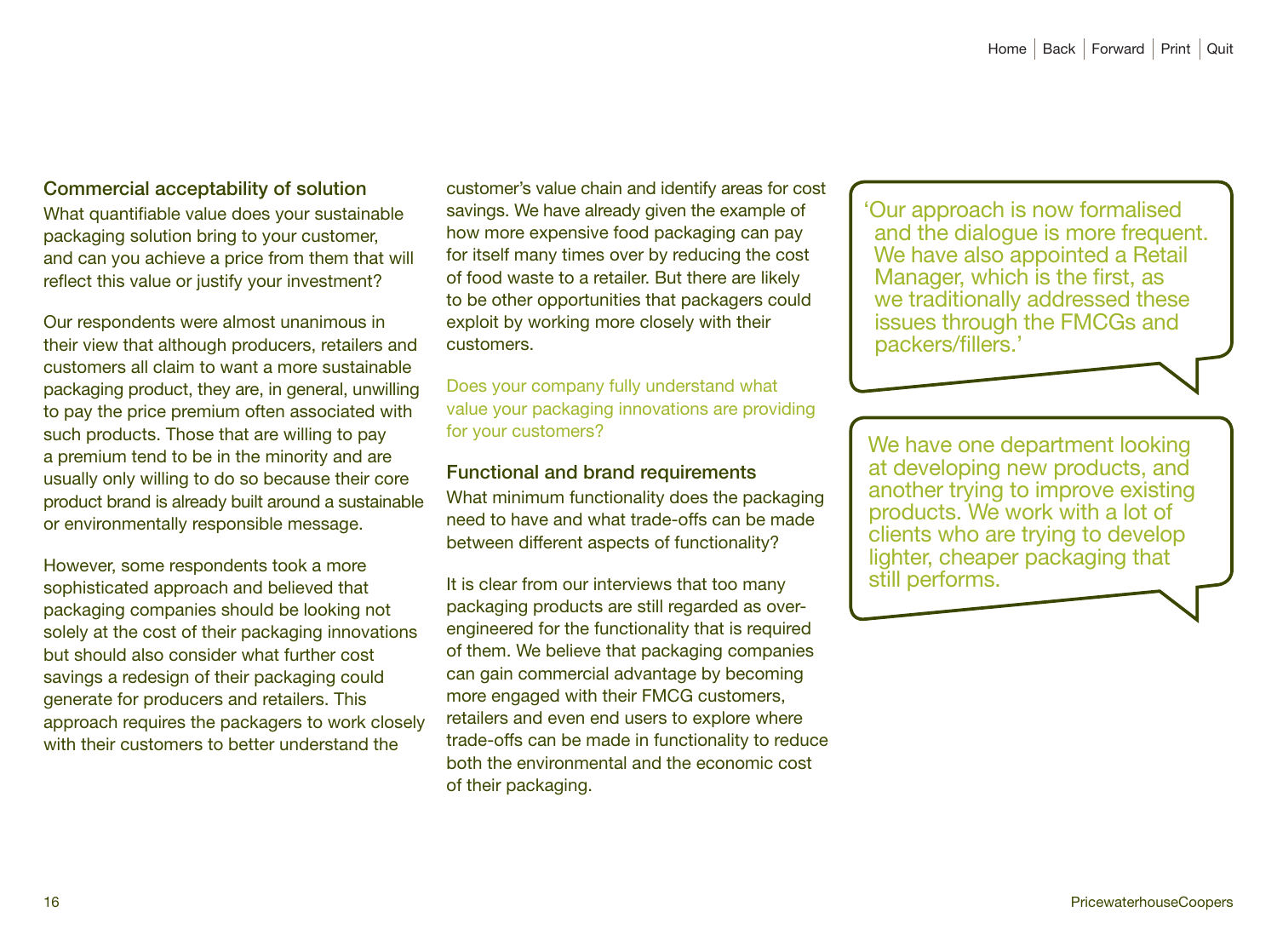# Local infrastructure provisions

An easy win for sustainable packaging (and the profit margin of hard-pressed packaging companies) comes from substituting virgin with recycled material. But what to do when the recycling infrastructure is absent?

Cost efficiencies in the development of better recycling infrastructure are dependent on the ability to extract large volumes of homogenous materials from waste streams which have a significant value. Where this can be achieved, it is possible to extend the capability to recycle materials.

A good example is the development of natural HDPE (high-density polyethylene) closed loop recycling in the UK. The use of this material for fresh milk in this market means a significant material stream exists to be recycled. Two facilities have been built which can separate the natural HDPE from PET and other plastic to produce a material that can be reused as foodgrade HDPE to make new milk bottles.

Other leading packaging manufacturers and FMCGs have invested in partnerships with recycling providers to help break the 'chicken and egg' situation of no infrastructure and no recycled material.

Examples include:

- Ardagh Glass entering into a partnership with a recycling company, creating two new plants to provide increased levels of and greater quality of materials.
- La Seda's PET recycling plant in France, which has helped to secure the supply of recycled PET for its bottles business.
- In the UK Tetrapak has invested with other industry partners to overcome the shortage of facilities to recycle its products in this market.

When there is a lack of recycled material in the market, how could your business follow the above examples to secure supplies and gain a competitive advantage?

If your business already has a secure supply of recycled material, are you merely using it to manage your cost base or are you selling the 'sustainability' benefits of your material as a differentiator in the market?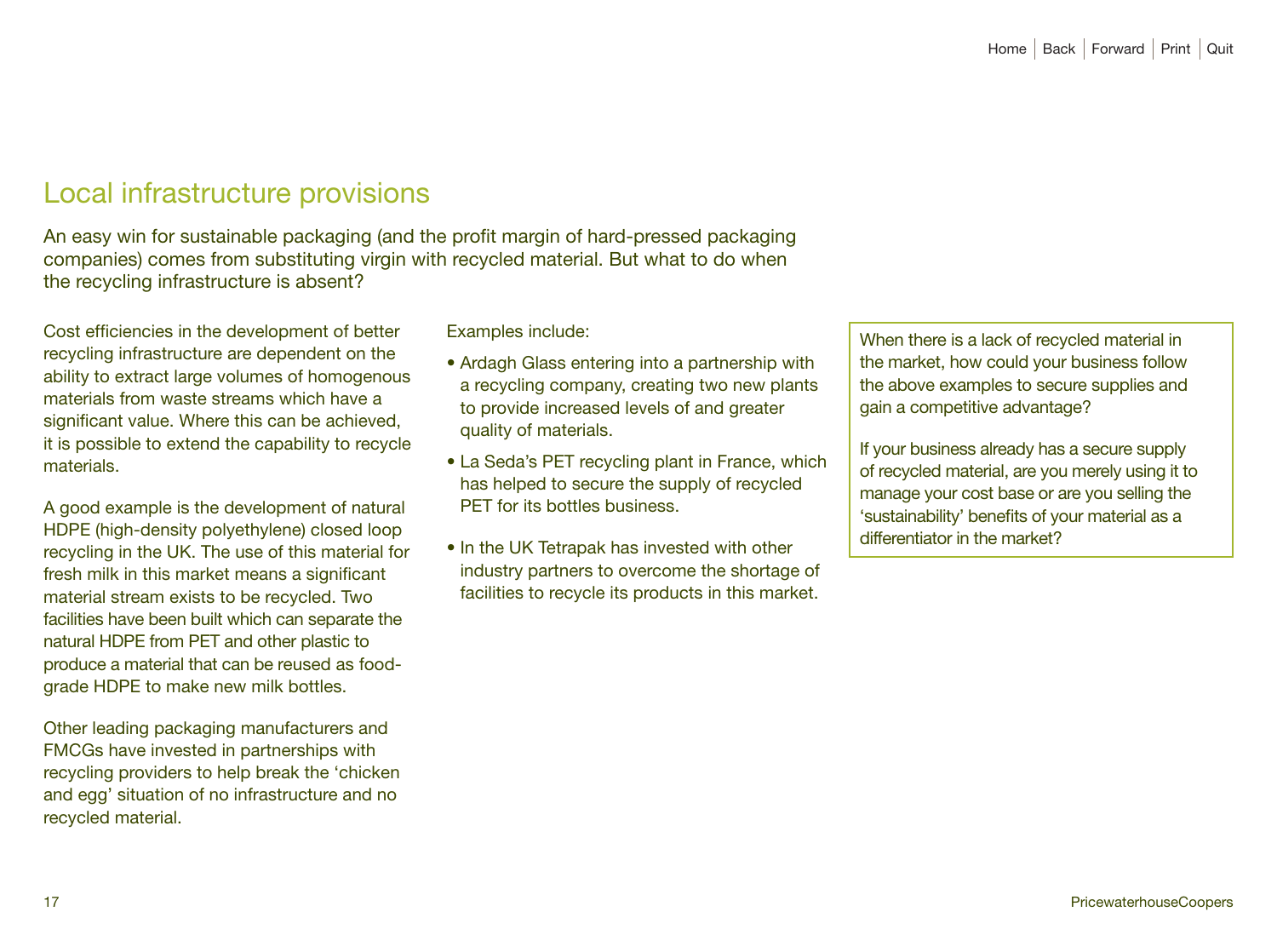# Conclusion

The packaging industry is fragmented over sustainable packaging and, to date, has made a poor case for the essential nature of its products. Unless the industry becomes more proactive in the debate about the definition and role of sustainable packaging, it runs the risk of packaging continuing to receive disproportionate attention for its environmental impact. By considering the wider value chain for both packaging and its customers' products (and by using techniques such as life-cycle assessment) packaging companies can help ensure that discussions around sustainability with stakeholders are based on a shared understanding of clear technical and economic issues.

However, whether by regulation or by manufacturer, retailer or consumer pressure, the demand for sustainable packaging solutions is becoming a fact of life. Companies that fail to actively address the issue as part of their commercial strategy will forego opportunities and eventually lose business to their forward-thinking competitors.

The growth in demand for sustainable packaging is no more a threat to the packaging industry than volatile raw material costs, industry overcapacity and the hypersensitivity of customers to price. Packagers will need to learn how to deal with demands for sustainable packaging in the same way as they have had to deal with all the other commercial difficulties that have hit this most competitive of industries. However, the wide uncertainty about what sustainable packaging actually is, and how and when different customer groups will adopt it, presents those commercially astute companies with a golden opportunity to steal a march on their competitors and use sustainability as a differentiator and source of added value in their market place.

#### Questions for you to consider

Are you on the front foot when retailers and customers demand that you make your packaging more sustainable? What can you do to become more proactive and less reactive? Can you own the debate rather than be a victim of it?

Have you engaged with your key customers to fully understand their strategies on sustainability and sustainable packaging? What opportunities are there for you to work with these clients to help shape their policies and product or value chain innovation?

Do you understand the environmental impact of your packaging products and the trade-offs that clients make, across the whole value chain, when they choose your product over a substitute? How effective are you in quantifying, valuing and communicating this information to customers?

Do you understand which customers would be willing to pay a premium for a more sustainable packaging solution; for example where it is integral to the brand image of the customer or its product?